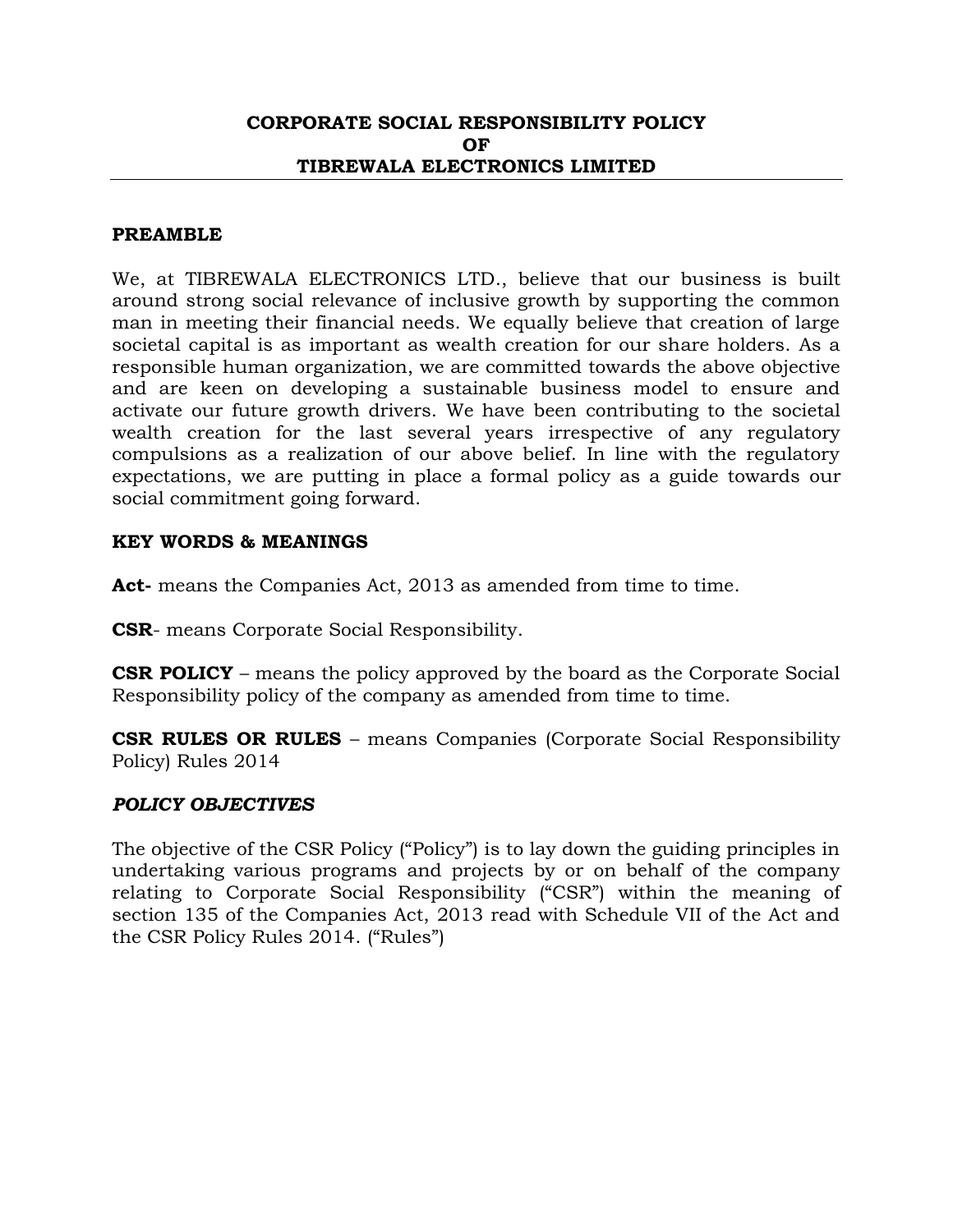The Company proposes to implement its CSR activities in various sectors stated hereunder:

# **TARGETED SECTORS**

- $\checkmark$  Healthcare
- $\checkmark$  Sanitation
- $\checkmark$  Drinking Water
- $\checkmark$  Education
- $\checkmark$  Rural Development
- $\checkmark$  Vocational Skills
- $\checkmark$  Entrepreneurship Skills
- $\checkmark$  Employment Opportunities
- $\checkmark$  Facilities for Senior Citizens
- $\checkmark$  Medical Aid
- $\checkmark$  Old Aged Homes
- Women Hostels
- $\checkmark$  Special Employment Opportunities for Women
- $\checkmark$  Environment Protection
- $\checkmark$  Animal Welfare
- $\checkmark$  Conservation of Natural Resources
- $\checkmark$  Protection of National Heritage
- $\checkmark$  Promoting and development of Art and Culture
- $\checkmark$  Public Libraries
- $\checkmark$  Promotion and development of traditional arts and handicrafts
- $\checkmark$  Measures for armed forced veterans, war widows and their dependents
- $\checkmark$  Promotion and development of rural sports and National Games
- $\checkmark$  Contribution to the Prime Minister's National Relief Fund or any other fund set up by the Central or State Government for socio-economic development and relief and welfare of the Scheduled Castes, the Scheduled Tribes, other backward classes, minorities and women
- $\checkmark$  Rural Development Projects
- $\checkmark$  Contribution to technology incubators located within academic institutions
- $\checkmark$  Go Green Initiatives
- $\checkmark$  Human Rights
- $\checkmark$  Any other area as may be prescribed by Schedule VII amended from time to time

The Company will review the sectors from time to time and make additions/deletions/clarifications to the above sectors.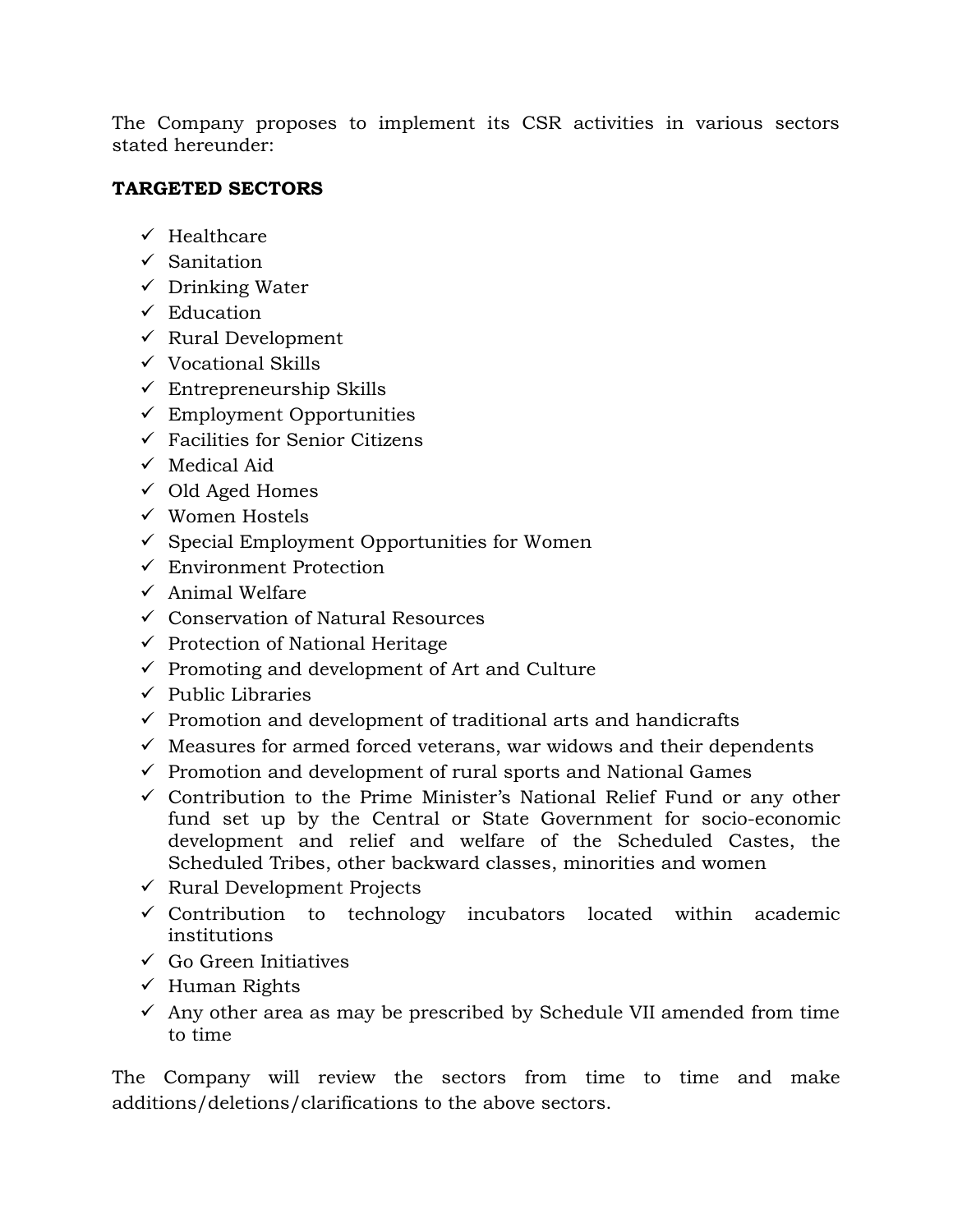# **APPLICABILITY**

The policy shall be applicable to all CSR activities of the company whether carried by it or through any Implementation agency with effect from 19th April 2014

### **CSR COMMITTEE**

CSR Committee means the committee of the board constituted in terms of Section 135 of the Companies Act, 2013 read with Rule 5 of the rules.

#### **POWERS OF THE COMMITTEE**

Following are the Powers of the CSR Committee:

- 1. Formulate CSR Policy and recommend the same to the Board of Directors of the Company for approval
- 2. Recommend CSR activities as stated under Schedule VII of the Act
- 3. Review and recommend any new CSR initiatives to be taken up by the company including the selection/appointment of implementation agencies.
- 4. Recommend the CSR Budget
- 5. Spend the allocated CSR amount on the CSR activities once it is approved by the Board of Directors of the Company in accordance with the Act and the CSR Rules
- 6. Create transparent monitoring mechanism for implementation of CSR Initiatives in India
- 7. Submit the Reports to the Board in respect of the CSR activities undertaken by the Company
- 8. Monitor CSR Policy from time to time
- 9. Monitor activities/charter of Joint Working Group (JWG) who are authorized to ensure that the CSR activities of the Company are implemented effectively
- 10. Authorize executives of the Company to attend the CSR Committee Meetings

### **FREQUENCY OF THE MEETINGS OF THE CSR COMMITTEE**

The CSR Committee shall meet at least once in a quarter. Members of the CSR Committee can agree upon mutually regarding time and place for the said meetings. Quorum for the meeting should be one-third of its total strength (any fraction contained in that one-third be rounded off as one) or two members, whichever is higher. The Members of the Committee may participate in the meeting either in person or through video conferencing or other audio visual